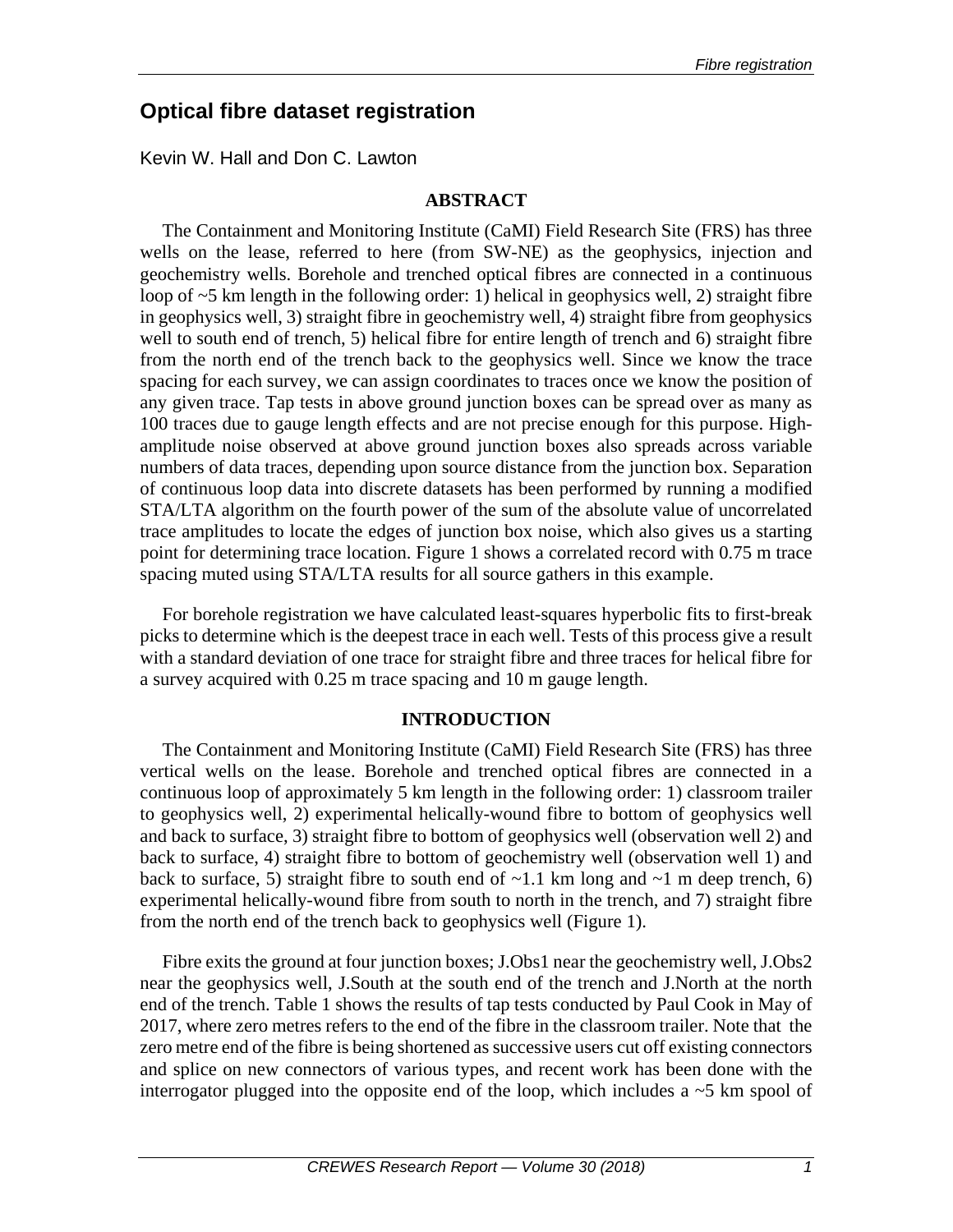fibre sitting on a bookshelf in the classroom trailer before traversing the described fibre loop in reverse order.



FIG. 1. Wellsite map showing locations of the classroom (light blue), the geophysics and geochemistry wells (black plusses), fibre junction boxes J.Obs1 and J.Obs2 (magenta squares), the trench (dark grey line), and approximate underground fibre routing (dark blue arrows).

While it is important to know where a given field seismic trace is located for processing, this information is not necessarily easily available for fibre-optic data. For example, at the CaMI.FRS, it is not precisely known what depth the fibre reached in the geophysics and geochemistry wells. Nor is the length of fibre in the trench, the amount of fibre present in each junction box, the length of the run between the classroom trailer and the Geophysics well, or the length of the run between the Geophysics well and the Geochemistry well precisely known. The trench itself is referred to as a horizontal trench but follows topography, which can vary on the order of a metre over the length of the trench, and exits the trench at each end in a sloping pipe We have GPS data for junction box locations, but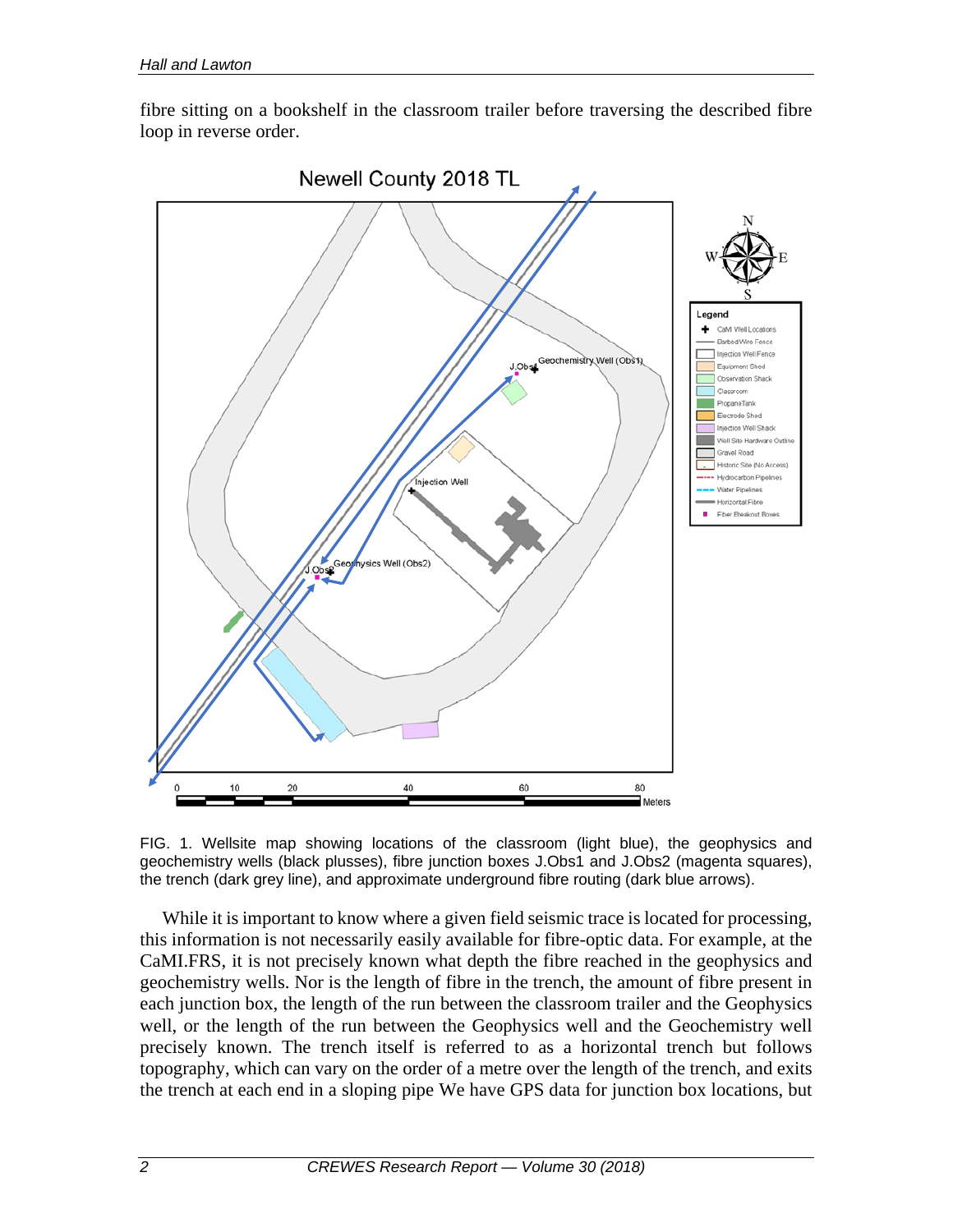no GPS for fibre position and elevation within the trench. In addition, it has recently come to light that the geophysics well may have a slight deviation from the vertical (Hall et al., 2018).

Table 1. Tap test results from May 2017 courtesy of Paul Cook. Distances are measured from end of fibre in the classroom trailer.

| <b>Junction</b><br><b>Box</b> | <b>Fibre</b><br><b>Location</b> | <b>Fibre</b>                  | <b>Distance</b><br>(m) | <b>Distance</b><br>(m) | <b>Range</b><br>(m) |
|-------------------------------|---------------------------------|-------------------------------|------------------------|------------------------|---------------------|
| J.Obs2                        | Geophysics<br>Well              | <b>Helical</b><br>begins      | 50.79                  | 67.63                  | 16.84               |
| J.Obs2                        | Geophysics<br>Well              | <b>Helical to</b><br>straight | 815.99                 | 837.94                 | 21.95               |
| J.Obs2                        | Geophysics<br>Well              | Straight<br>ends              | 1524.28                | 1541.12                | 16.84               |
| J.Obs1                        | Geochemistry<br>Well            | Straight<br>begins            | 1590.64                | 1613.86                | 23.22               |
| J.Obs1                        | Geochemistry<br>Well            | Straight<br>ends              | 2298.92                | 2320.36                | 21.44               |
| J.Obs2                        | Trench                          | Start of<br>straight          | 2370.9                 | 2387.75                | 16.85               |
| J.South                       | <b>Trench</b>                   | Straight to<br><b>Helical</b> | 2971.73                | 2988.58                | 16.85               |
| J.North                       | Trench                          | <b>Helical to</b><br>Straight | 4241.54                | 4259.15                | 17.61               |
| J.Obs2                        | Trench                          | Straight<br>ends              | 4794.64                | 4819.66                | 25.02               |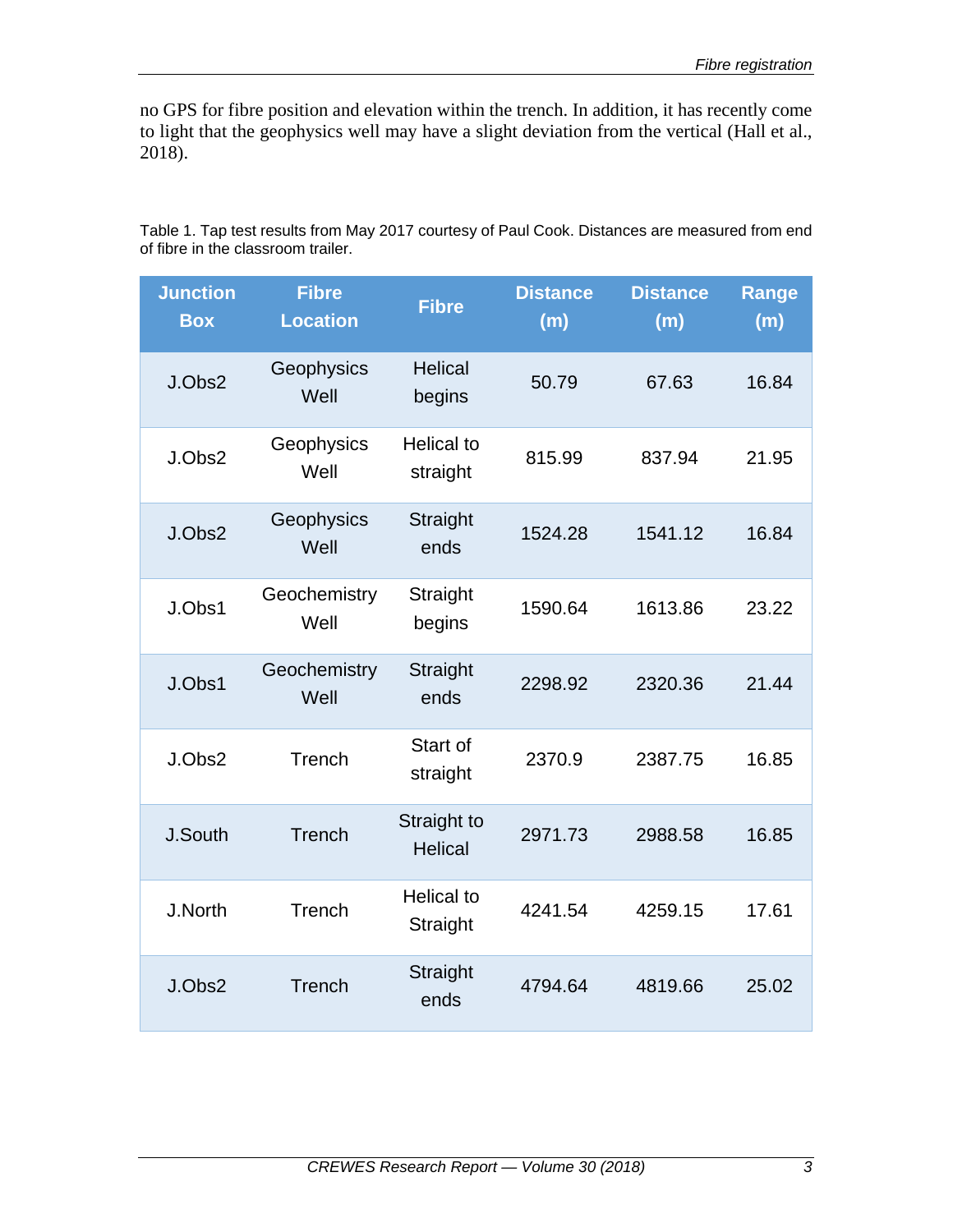The good news is that we do know the nominal trace spacing for each survey that has been conducted, so it should be possible to assign trace locations in a general sense, once we know where a given trace is located, for example, the deepest trace in a well, or the closest trace to a seismic source. GPS data exists for surface locations of permanent electrodes in the trench, so interpolated trench elevations may be assigned assuming a constant trench depth. Sampling on straight and helical fibre occurs along the axis of the fibre, which means that traces recorded on helical fibre are spatially closer together than those recorded on straight fibre, which will also need to be considered when assigning a geometry.

## **METHOD**

Tap-tests in junction boxes appear on 17-25 traces at 1 m sampling (68-100 trace at 0.25 m sampling) and may not be precise enough to non-ambiguously assign a trace location on the fibre data (Table 1). If a well has permanent geophones with known depths, it is possible to register the fibre dataset using the geophone data (Gordon 2017, 2018). However, many wells, including the geochemistry well at the FRS, have fibre but no geophones.

High-amplitude noise is observed on uncorrelated source gathers where fibre exits the ground to splices in junction boxes. Due to gauge length effects, this noise smears across variable numbers of data traces depending on source distance. Similarly, source noise smears onto the generally noisy traces when the source is close to a junction box. To separate data from the continuous loop into various downhole and trench datasets, we have attempted STA/LTA picking of the sum of the squares of trace amplitudes. These results could also be used as a starting point for assigning x, y, and z coordinates to traces. We have also used least-squares hyperbolic fitting to first-break pick on the borehole dataset to determine the location of the deepest trace in well. Once picked, this can also be used as a starting point for geometry assignment. A similar method could also be used for the trench data; however, direct arrivals are difficult to pick due to fibre broadside insensitivity, and source-generated noise is inconsistent, difficult to pick, and asymmetric (not shown).

# **STA/LTA results for a single Vibe Point**

Figure 2 shows an uncorrelated source gather acquired with a 0.75 m trace spacing and 10 m gauge length. Extremely high amplitudes at the start and end of the fibre loop where the fibre is present inside the classroom trailer were observed and arbitrarily muted. Traces with high amplitude noise at all junction box locations are visible even at this scale. A graph of a trace-by-trace sum of the absolute values of amplitudes results in peaks at each junction box location, the sides of which can be steepened by taking them to the nth power, where the n=4 has been settled upon experimentally. Thresholding the STA/LTA results followed by a further trace-window threshold gives us trace locations for the edges of zones of high amplitude traces in the junction boxes. Figure 4 shows trace mutes applied to Figure 2 based on the red dots shown in Figure 3.

In more detail: the red circles in Figure 3 marking potential junction box edges were calculated using the following algorithm and parameters: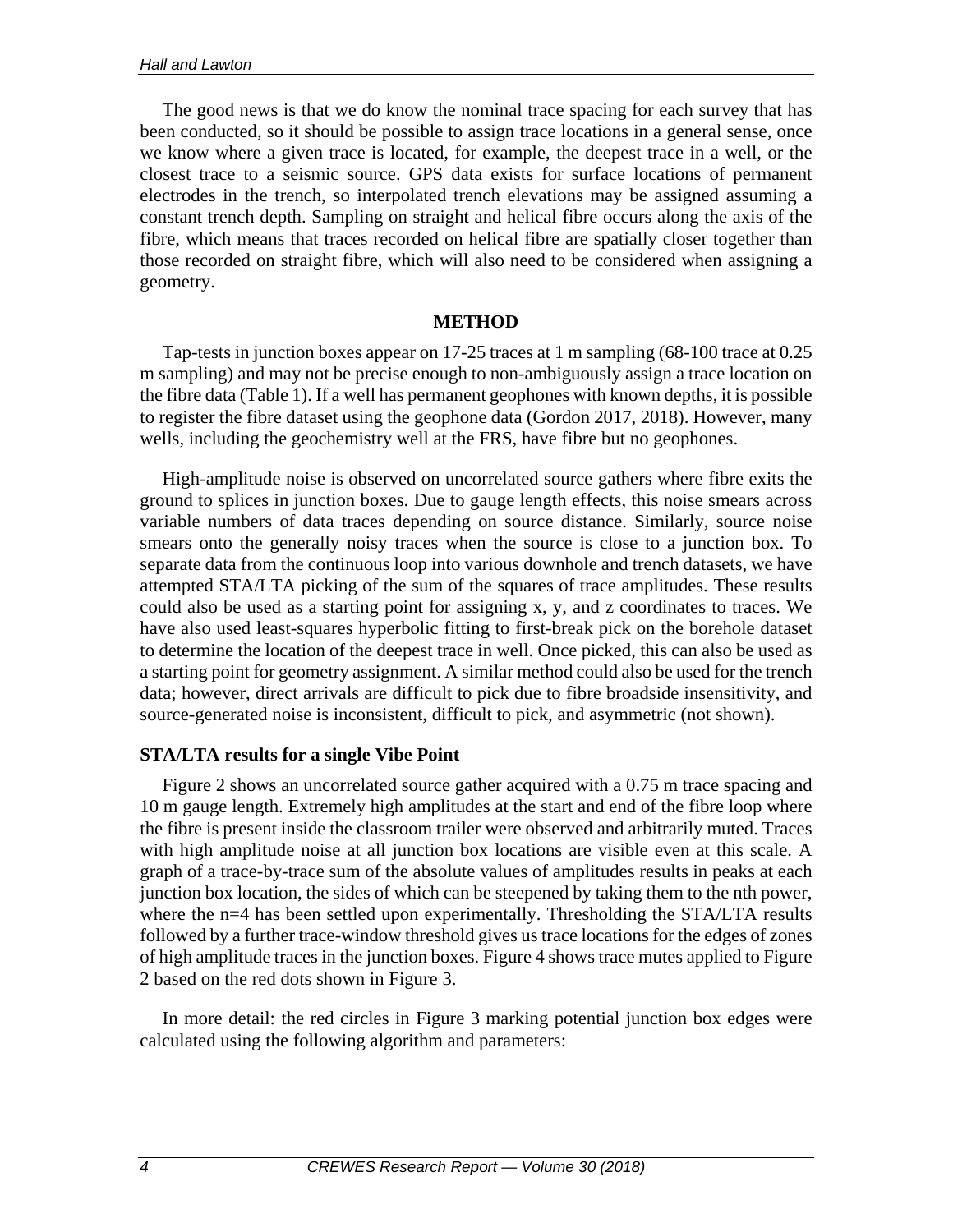- 1) Run STA/LTA on sum(abs(traces))<sup>1</sup>4 [power of 4 to steepen slopes]
	- a. STA window = 3 traces
	- b. LTA window  $= 7000$  traces
- 2) Threshold result; keep trace indices for STA/LTA > 0.4
- 3) Determine trace windows for junction boxes
	- a. Calculate number of traces between answers from (2)
	- b. Drop trace index if distance to next is less than 100 traces

#### **STA/LTA results for all source points**

Unfortunately, the parameters chosen for STA/LTA in the previous section do not necessarily work for all source points (VPs). Figure 5 shows the result of the using the parameters used to generate Figure 3 for 172 VP, with one VP per row. Black represents a one (keep the trace), and grey represents a zero (discard the trace).

Dropping the STA/LTA threshold from 0.4 to 0.001 gives the results shown in Figure 6. Apart from source noise effects, this threshold works better everywhere but for the geophysics well helical data. This is due to near surface noise that has previously been observed on this portion of the fibre loop (Hall et al., 2017). Muting peaks on the helical fibre trace sum interpreted to be associated with this near-surface noise before STA/LTA yields a better result for the 0.001 threshold (not shown).

Figure 7 shows the trace-by-trace sum of trace the results in Figure 6 after muting noisy helical data and re-running the STA/LTA. Source noise and gauge length effects may now be dealt with thresholding the graph in Figure 7. In this case an arbitrary threshold at 75% of all shots was used to determine trace windows for data separation. This answer does not significantly differ from a threshold set at 25% of all shots. Data exclusion zones narrow below 25% of shots due to junction box noise smearing onto data traces and widen above 75% due to data smearing into junction box noise.

Figure 8 shows the result of applying our automatically determined trace mutes to a correlated source gather and illustrates the difficulty of manually interpreting the location of these windows. As mentioned above, we may now use these trace windows as a starting point to begin to assign a geometry to the individual datasets.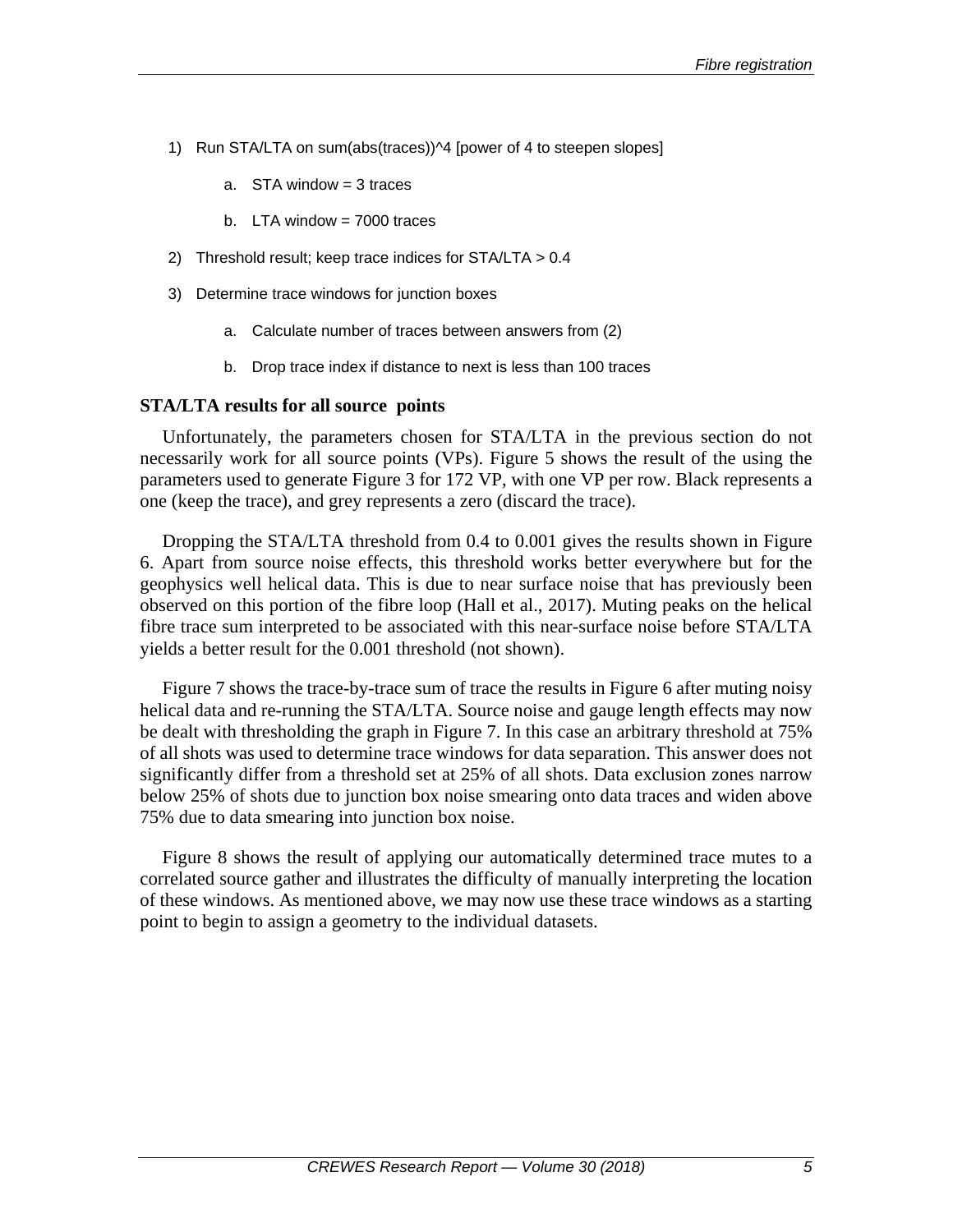

FIG. 2. Uncorrelated data for a single sweep.



FIG. 3. Square of the sum of squared amplitudes and STA/LTA results (red dots).



FIG.4. Trace mutes based on STA/LTA results shown in Figure 3.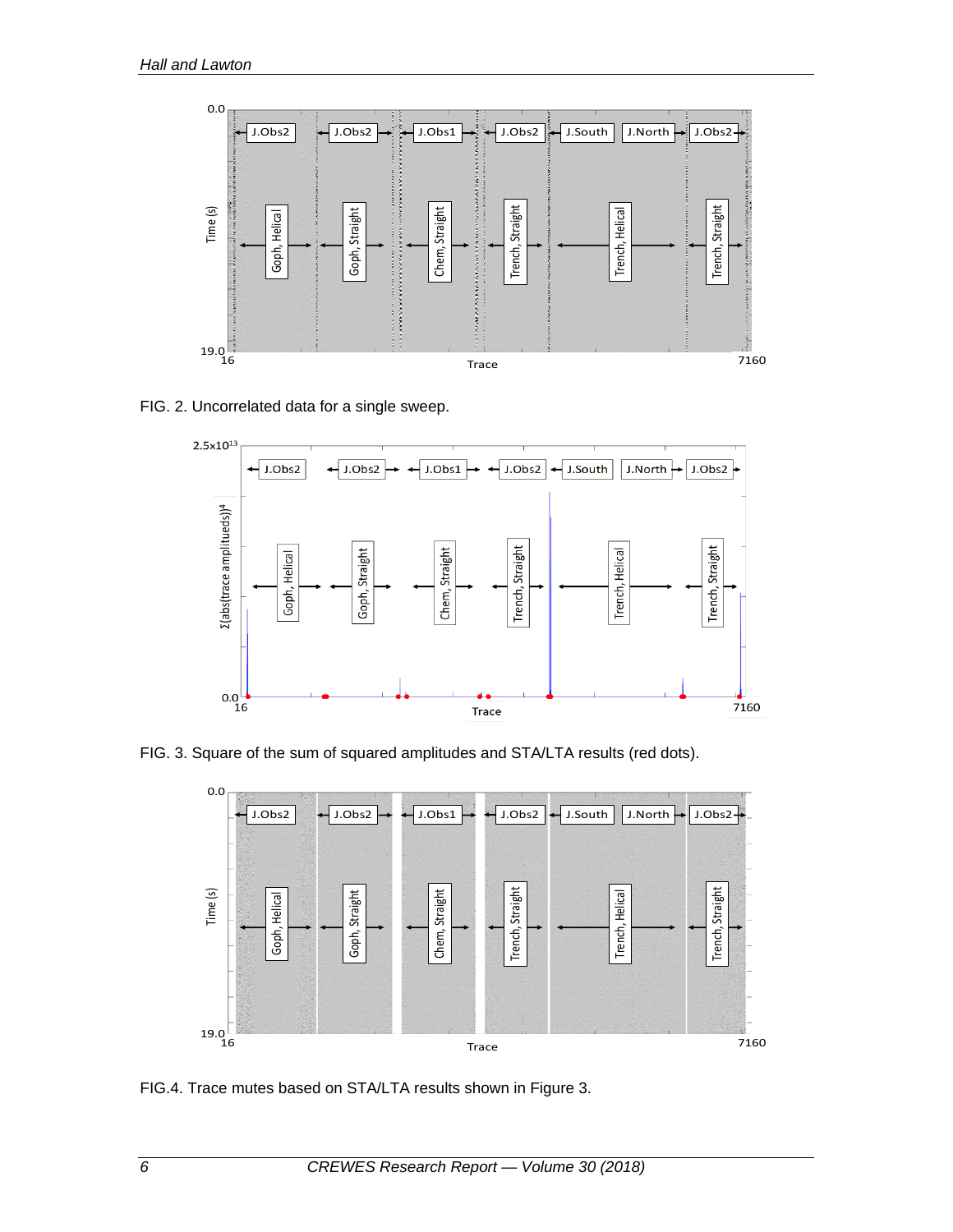

FIG. 5. STA/LTA Threshold = 0.4; Trace range threshold = 100. Black = 1 (keep trace), Grey = 0 (mute trace).



FIG. 6. STA/LTA threshold =  $0.001$ ; Trace range threshold = 100. Black = 1 (keep trace), Grey = 0 (mute trace).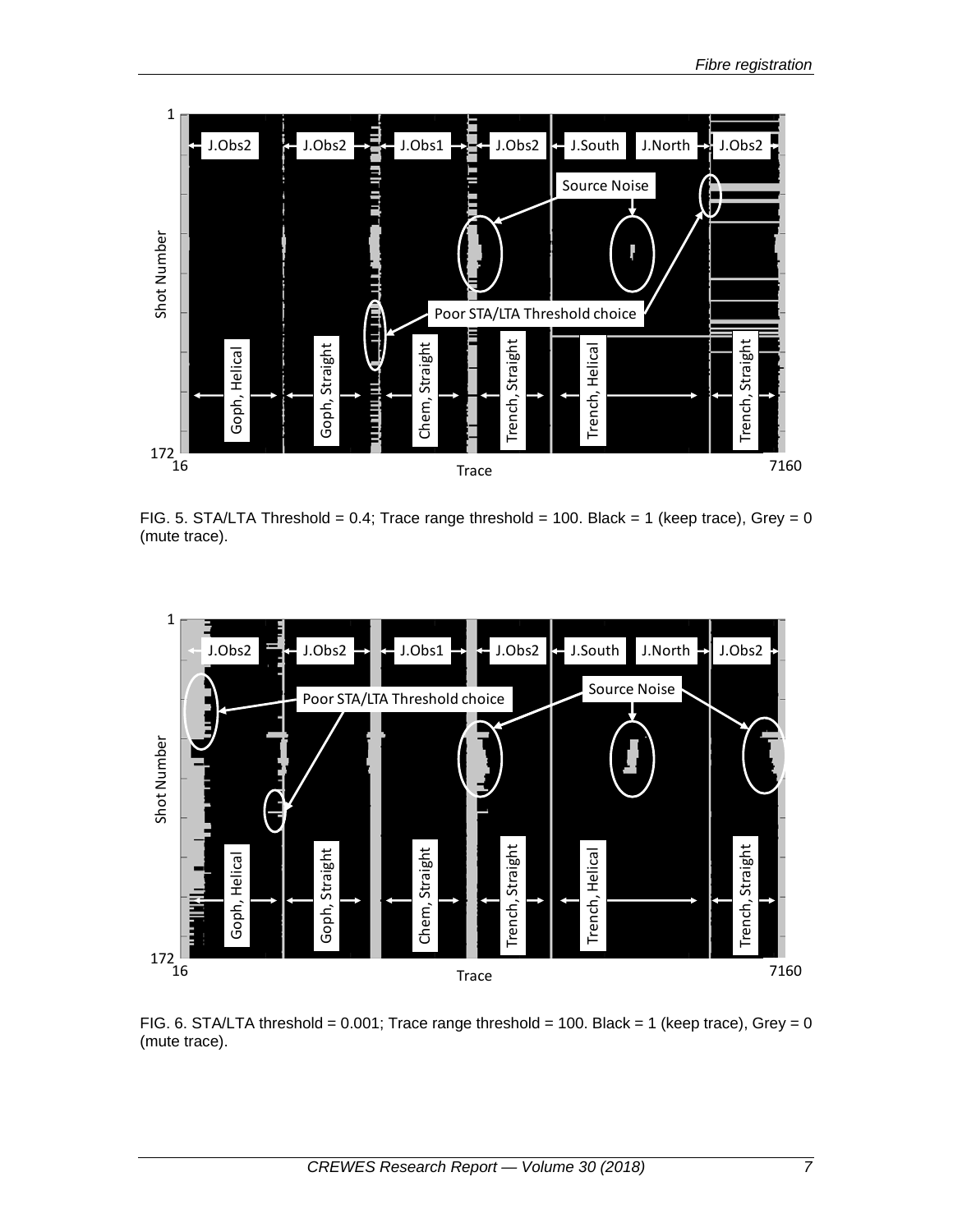

FIG. 7. remote. STA/LTA threshold = 0.001; Trace range threshold = 100. Muted Goph Helical near-surface noise before STA/LTA.



FIG. 8. Correlated data with junction box noise trace mutes calculated using a modified STA/LTA algorithm.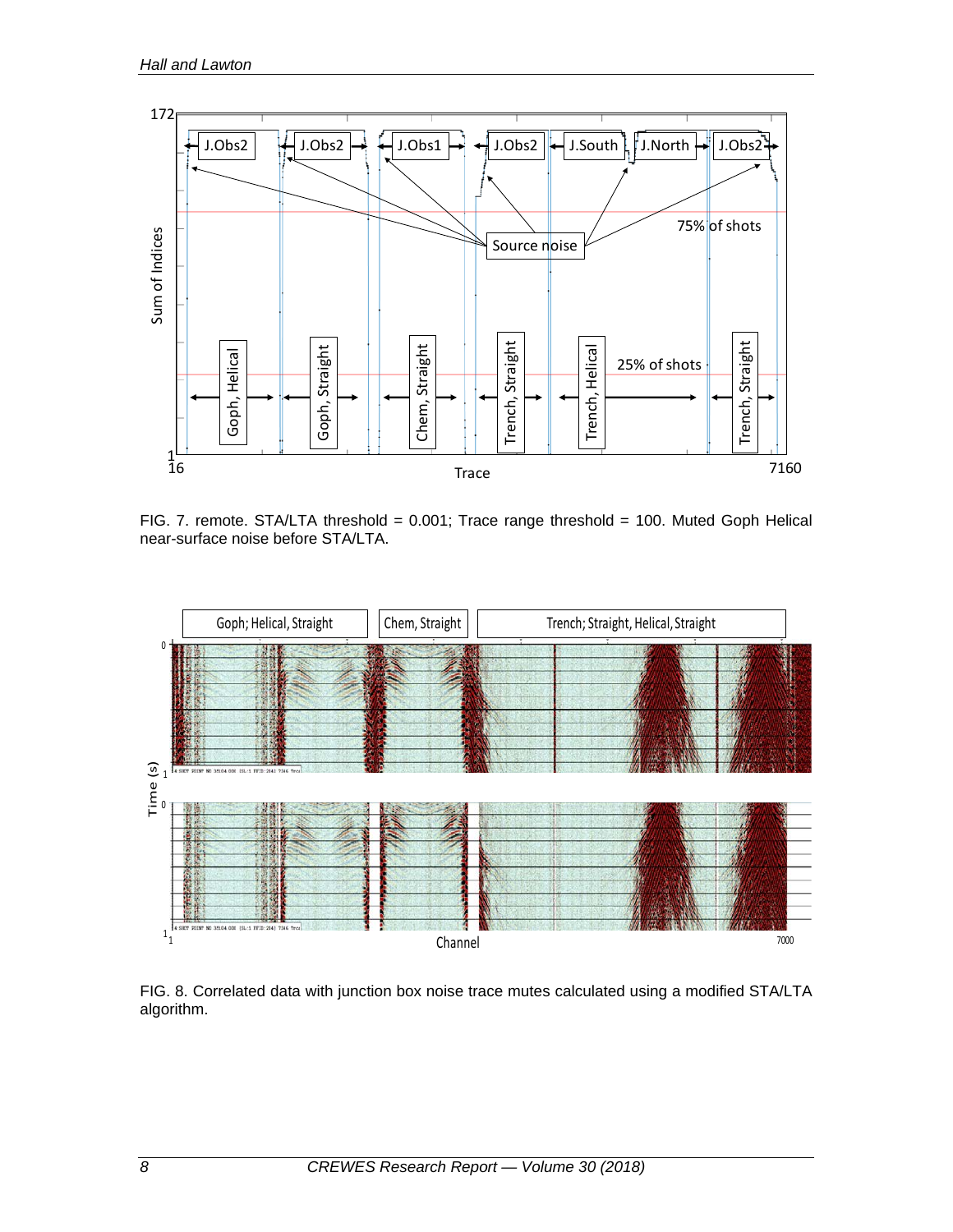## **Deepest Fibre Trace in Well**

One way to determine the depth of traces in a well is to find the deepest trace in the well and work back to the surface with the known trace spacing. This is difficult to do with a 25 cm trace spacing, as many first-break picks appear to be at essentially the same travel time. Coupled with gauge length smearing, and periodic brightening and dimming of amplitudes on helical fibre (Figure 9 and cf. Eaid, 2017). Figure 9 shows an example of first break picks for a single VP recorded on fibre in the geophysics and geochemistry wells. It is difficult to interpret where the transition from fibre in the wells to fibre above ground in junction boxes or fibre between the geophysics and geochemistry wells may be.

Figures 10-12 show first break picks across the deepest part of the well for seventeen VPs at varying offsets. For display, first-break picks have been shifted to 0.1 s. due to noise, the minimum travel time for first-break picks does not necessarily match the deepest trace in the well (difficult to see at this scale). For each VP, first-break picks have been least-squares fitted to a hyperbola, with the assumption that sediments are horizontally layered and therefore the minima of the hyperbola will coincide with the deepest trace in the well.

First-break picks on helical fibre are less consistent than on straight fibre. As a result, we obtain an answer with a larger standard deviation. The helical data have a 3-trace standard deviation or 0.65 m standard deviation, and the straight data have a 1 trace or 0.25 m standard deviation. The deepest traces in the wells for this particular survey are 2211 (geophysics well, helical fibre), 5100 (geophysics well, straight fibre) and 8136 (geochemistry well, straight fibre). These trace locations are far more precise than we could have obtained from tap tests.



FIG. 9. Example of first break picking (black) across deepest point in each well.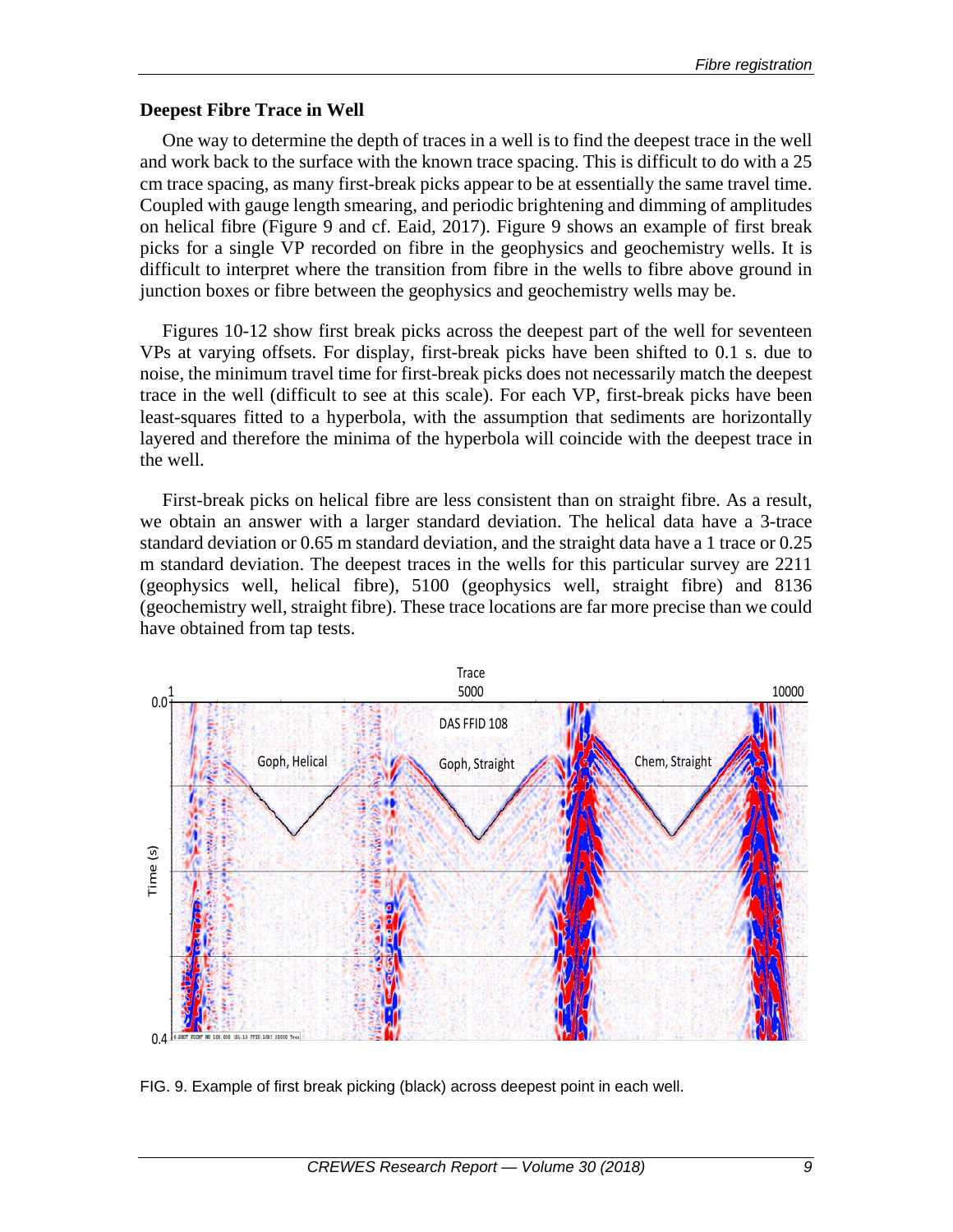

FIG. 10. Geophysics well helical fibre least-squares fit of hyperbolae to first-break picks for 17 VP. Deepest channel=2211 (vertical red line). Standard deviation = 3 traces or 0.65 m.



FIG. 11. Geophysics well straight fibre least-squares fit of hyperbolae to first-break picks for 17 VP. Deepest channel=5100 (vertical red line). Standard deviation = 1 trace or 0.25 m.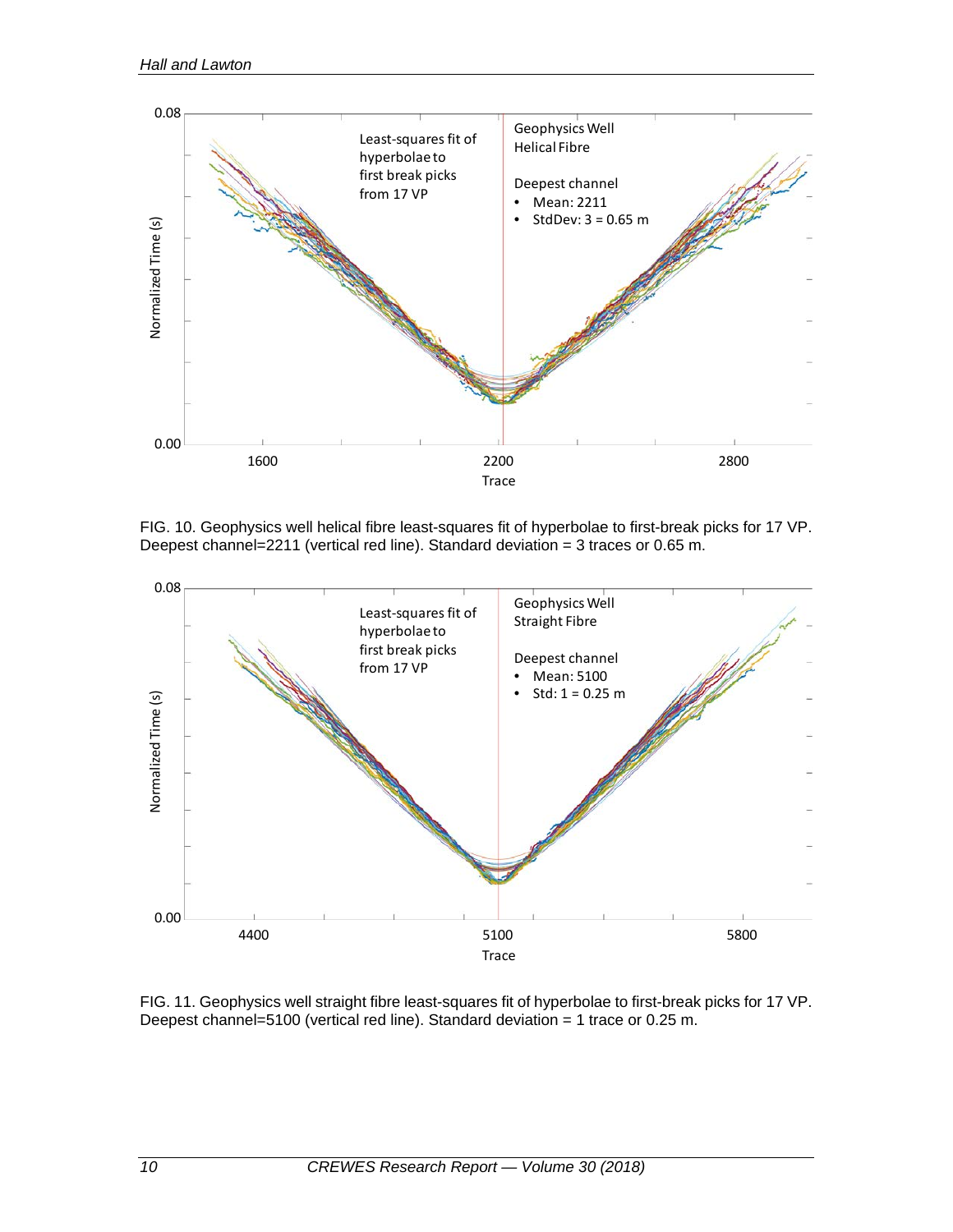

FIG. 12. Geochemistry well straight fibre least-squares fit of hyperbolae to first-break picks for 17 VP. Deepest channel=8136 (vertical red line). Standard deviation = 1 trace or 0.25 m.

# **DISCUSSION AND FUTURE WORK**

Running a STA/LTA algorithm on the fourth power of the sum of the absolute value of uncorrelated trace amplitudes appears to be a robust method for locating the traces on a fibre loop where the fibre is above ground in junction boxes. However, some care must be taken when picking parameters for the STA/LTA, and no one set of parameters works for all junction boxes in a 5 km fibre loop. We are confident enough in our results to use them to split continuous source gathers into discrete datasets by fibre location. These results also provide a consistent starting point for assigning a geometry to the trench datasets. For borehole data we may also determine which is the deepest trace in a well, by least-squares fitting of hyperbolae to first-break picks. With seventeen Vibe Points, this method has been shown to locate the deepest trace with a standard deviation of one trace for straight fibre and 3 traces for helical fibre.

Now, we need to systematically apply this method to all of the fibre datasets that have been acquired at the CaMI.FRS and use the results combined with interpolated GPS data to assign a geometry to each discrete dataset for further processing.

# **ACKNOWLEDGEMENTS**

The authors would like to thank Laurence Berkley National Labs, particularly Paul Cook, Fotech, Schlumberger for providing Vista software to the University, and all CREWES sponsors and CaMI.FRS JIP subscribers. This work has been partially funded by NSERCunder the grant CRDPJ 461179-13. This research was also supported in part by the Canada First Research Excellence Fund.